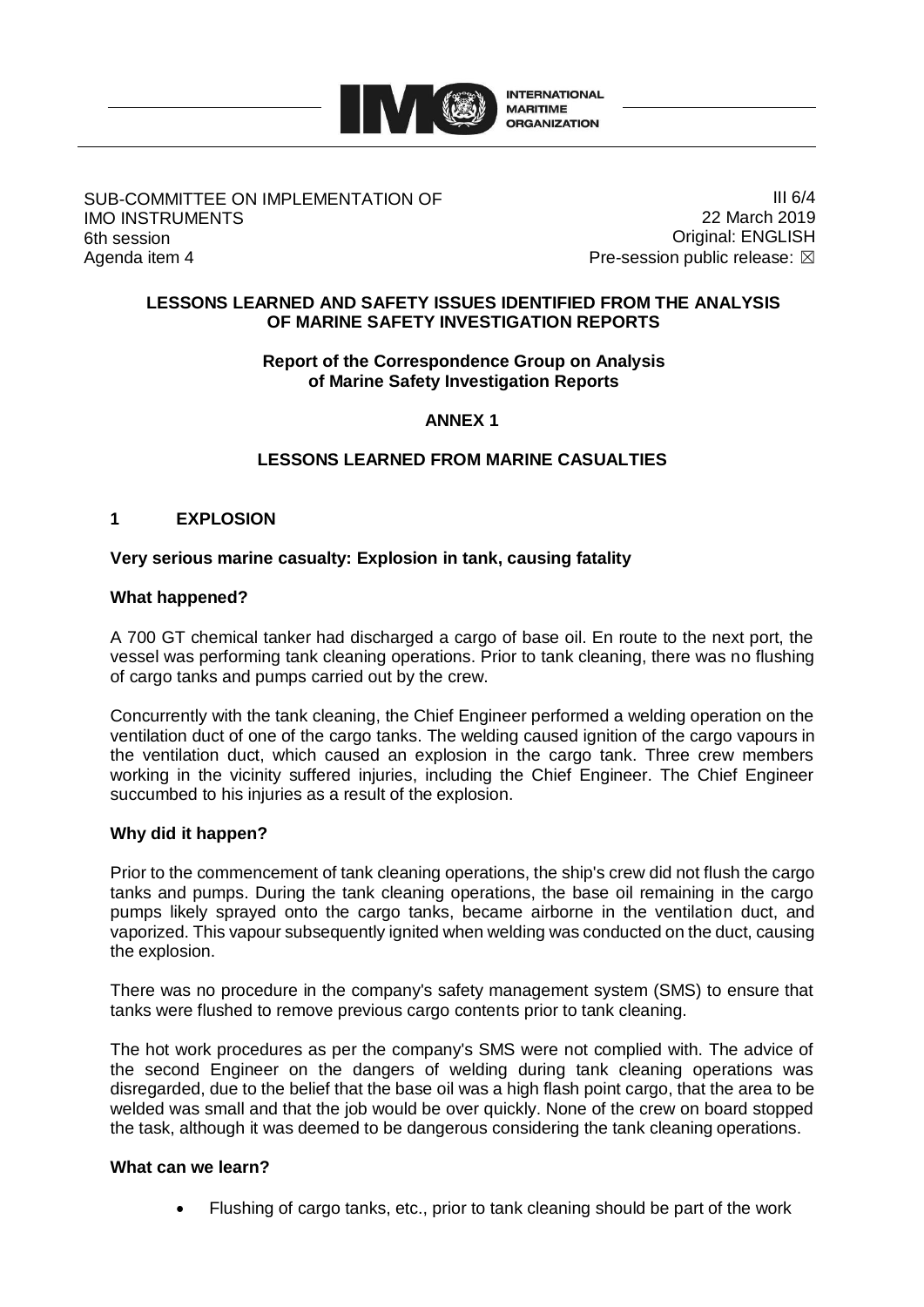procedure when cleaning tanks after unloading petroleum products.

- Crew members should be instructed to conduct gas-free operations after preparing ventilation lines through which cargo pumps will be ventilated.
- Hot work procedures must be properly followed to ensure the safety of the ship and its crew.
- No task should be allowed to continue if Risk Assessments have not been properly conducted with a view to minimise the risk.
- When a crew member becomes cognizant of an unsafe condition, act, error, or omission or a lack understanding that could result in an undesired result, the crew member must take measures to stop work together with the master and safety officer, if time is available, or independently if time is unavailable.

### **Who may benefit?**

Seafarers, shipowners and operators.

### **2 COLLISION**

### **Very serious marine casualty: Collision resulting in fire, sinking and multiple fatalities**

#### **What happened?**

An 85,000 GT oil tanker and a 40,000 GT bulk carrier were involved in a collision during the dark hours of the evening. The oil tanker was carrying 100,000 MT of condensate.

The oil tanker was on a northerly course while the bulk carrier was on its starboard bow proceeding on a south-westerly course. Prior to the collision, each vessel was aware of the presence of the other.

The bow of the bulk carrier collided with the starboard hull of No.2 and No.3 ballast tanks of the oil tanker, breaching the cargo tanks. The collision resulted in the cargo of condensate catching fire, which then led to explosions on board and subsequently resulted in the sinking of the oil tanker and the loss of all of its 32 crew. The bulk carrier suffered extensive damage to the bow as well as to the accommodation and structure as the result of being stuck to the burning oil tanker before it separated.

Both vessels were being navigated under the charge of their respective Third Officers assisted by an able seafarer (deck) as the lookout. The Third Officer of the bulk carrier had just taken over the watch from the Chief Officer prior to the collision. The officer of the oil tanker seems to have influenced the lookout's knowledge with his own erroneous perception of the situation.

#### **Why did it happen?**

The oil tanker's watchkeeping officer perceived the bulk carrier as a small vessel and appears to have believed that smaller vessels were to give way to big vessels like the oil tanker. The officer did not take action when the lookout advised him to do so.

The bulk carrier's watchkeeping personnel had not noticed the oil tanker's presence up until the time of collision, nor the flashing signals given by the oil tanker, and they relied on the AIS as the sole means of collision avoidance. There were inadequacies in the bridge watch handover procedures on the bulk carrier.

Neither vessel complied with the requirements of Rule 5 of the COLREGS to maintain a proper look-out by sight and hearing as well as by all available means appropriate in the prevailing circumstances and conditions, and did not make a full appraisal of the situation and of the risk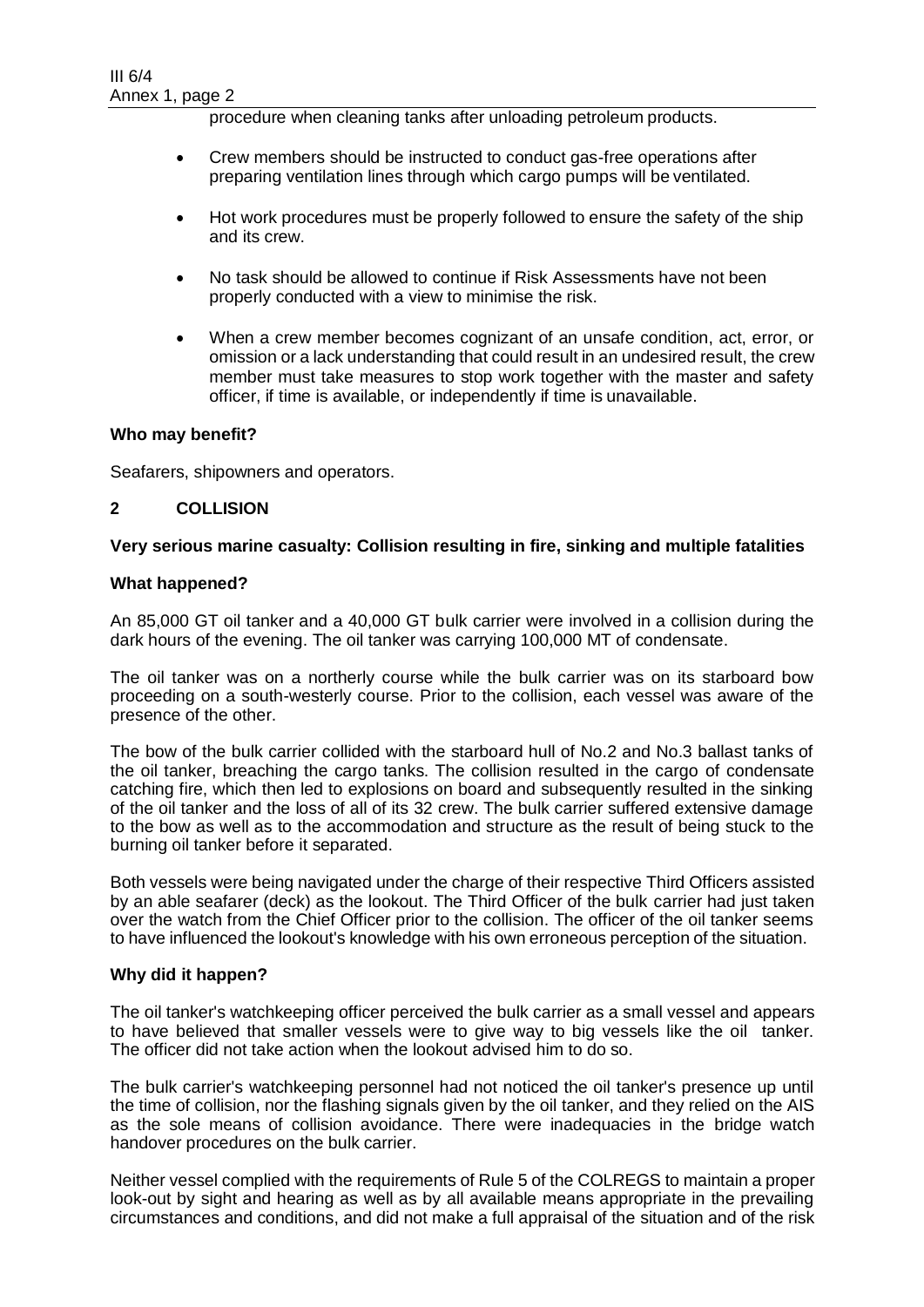of collision. Both vessels failed to comply with the requirements of Rule 7 of the COLREGS to use all available means appropriate to the prevailing circumstances and conditions to determine if risk of collision exists.

There was also a non-compliance with other COLREGS, i.e. Rule 16 (Actions by give-way vessel – by the oil tanker), Rule 17 (Actions by Stand-on vessel) when the two vessels were in a crossing situation.

#### **What can we learn?**

- All vessels must use all available means to assess risk of collision and take appropriate collision avoidance actions as required by COLREGS
- AIS alone should not be used for assessing risk of collision. Proper use of radar equipment for systematic observation is important to avoid decision-making based on assumptions and scanty information.
- Safety of navigation should be the primary responsibility of watchkeeping officers to ensure the safety of vessels under their charge while taking into account surrounding traffic conditions
- Companies should encourage a lower the authority gradient to allow crew to speak up and raise concerns when information or advice is disregarded by higher-ranking officers.

### **Who may benefit?**

Seafarers, shipowners and operators.

### **3 FIRE**

### **Very serious marine casualty: Fire in a cargo hold and total loss**

#### **What happened?**

As the 2,000 GT cargo ship, with a master and ten other crew members aboard, was waiting to begin loading of waste metal and other miscellaneous scrap at a berth, a fire broke out in the aft cargo hold.

The vessel foundered during fire-fighting operations and became a total loss. An oil spill occurred, but there were no fatalities or injuries.

#### **Why did it happen?**

A fire that broke out in the scrap loaded into the aft cargo hold spread because fire-fighting by water-spraying was ineffective and appropriate fire-fighting methods using the vessel's carbon dioxide fire-extinguishing system were not employed.

The master did not think of using the carbon dioxide fire-extinguishing system. He did not have experience of fire drills for a fire in the vessel's cargo holds and information was not shared between the vessel and the shipowner regarding effective fire-fighting methods.

The sprayed water was blocked by the scrap's surface layer and did not reach the fire's origin.

It is fairly likely that a spark created by contact between metal objects, a battery, or similar was the source of the fire, and that the source ignited combustible material.

#### **Lessons we can learn**

Masters shall build a thorough system for appropriate and efficient fire fighting in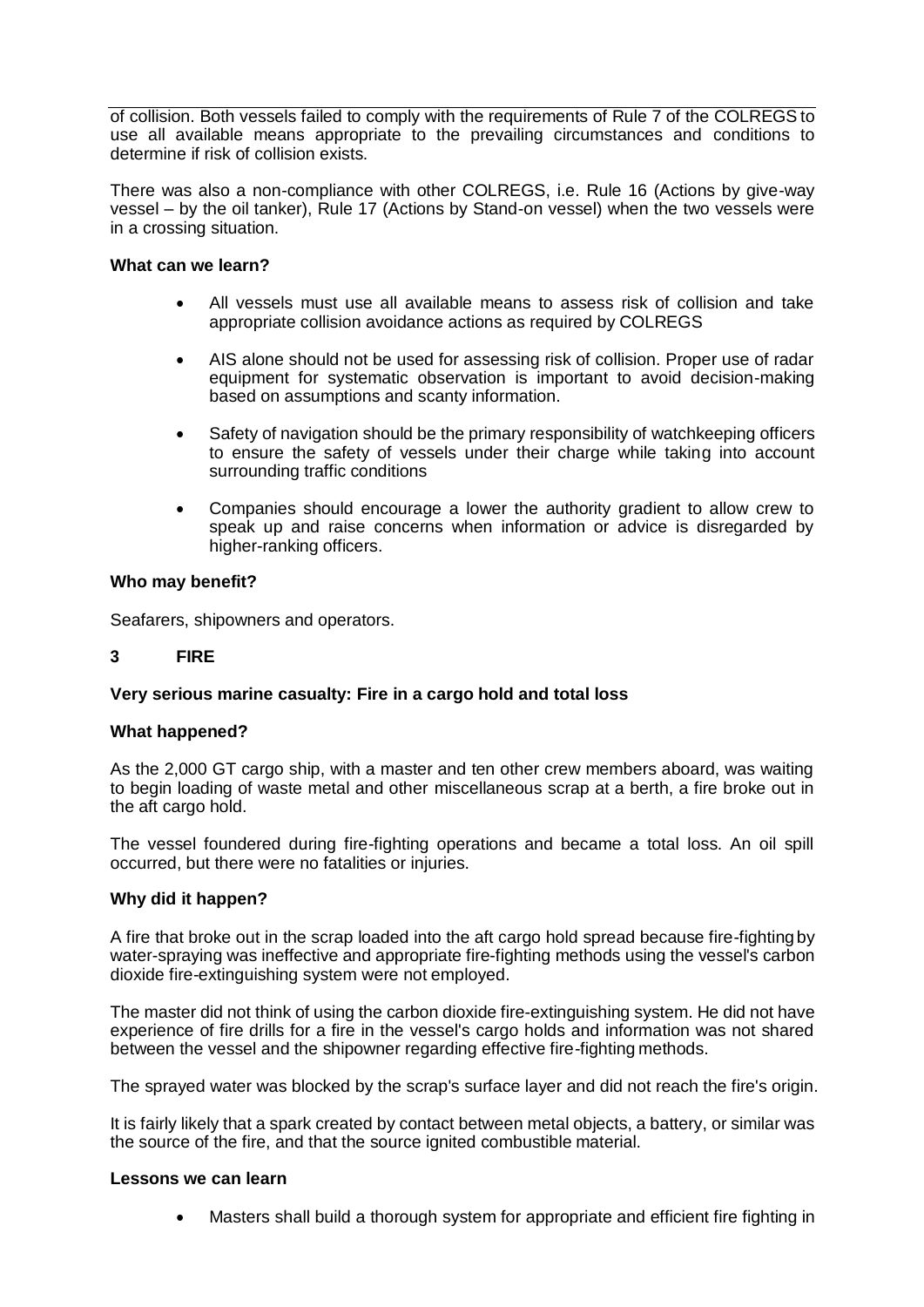case of fire in consultation with the stevedoring company by considering and determining appropriate fire-fighting methods in accordance with the cargo's characteristics beforehand and by conveying this information to the stevedoring company.

- Masters shall pay full attention to the following points regarding fire-fighting methods for fires within piled scrap:
- $\bullet$
- $\circ$  Fire fighting by water-spraying may not be effective because the sprayed water can be blocked by the scrap surface layer and not reach the fire's origin.
- $\circ$  Insulation material and other combustible items with low specific gravity may float in a burning state even when the water level in the cargo holds rises from continuous water-spraying and continue to burn on the water's surface.
- o Fire fighting using carbon dioxide fire-extinguishing system is effective.
- $\circ$  When a vessel has multiple cargo holds, measures such as immediately closing and sealing the hatch covers of cargo holds other than the cargo hold with the fire shall be taken to prevent a fire's spread.
- Masters shall provide reliable information on fire-fighting equipment aboard their vessel to the fire-fighting organization.
- Shipowners shall provide thorough instruction to masters of their vessels to unfailingly execute the measures described above and shall also implement training in accordance with the measures
- Shipowners shall fully understand cargo characteristics and communicate information on those characteristics to vessels scheduled for cargo-handling. Shipowners shall also build a thorough system for appropriate and efficient fire fighting on board vessels by checking the fire-fighting equipment on those vessels and comprehending the appropriate fire-fighting methods.
- Fire-fighting organizations shall study more effective fire fighting by taking into account the specific nature of fires on scrap-carrying vessels.
- Masters and shipowners shall implement measures as soon as possible to control oil, such as closing air vents and setting up oil fences, whenever the danger of an oil spill from a vessel arises.
- Whenever there is a danger of an oil spill from a vessel, the port management body shall consider the measures to control the oil taken by the master and owner of the vessel and, as necessary, implement measures to control the oil, such as setting up an oil fence, as soon as possible.

#### **Who may benefit?**

Seafarers, shipowners, fire-fighting organizations, port managers.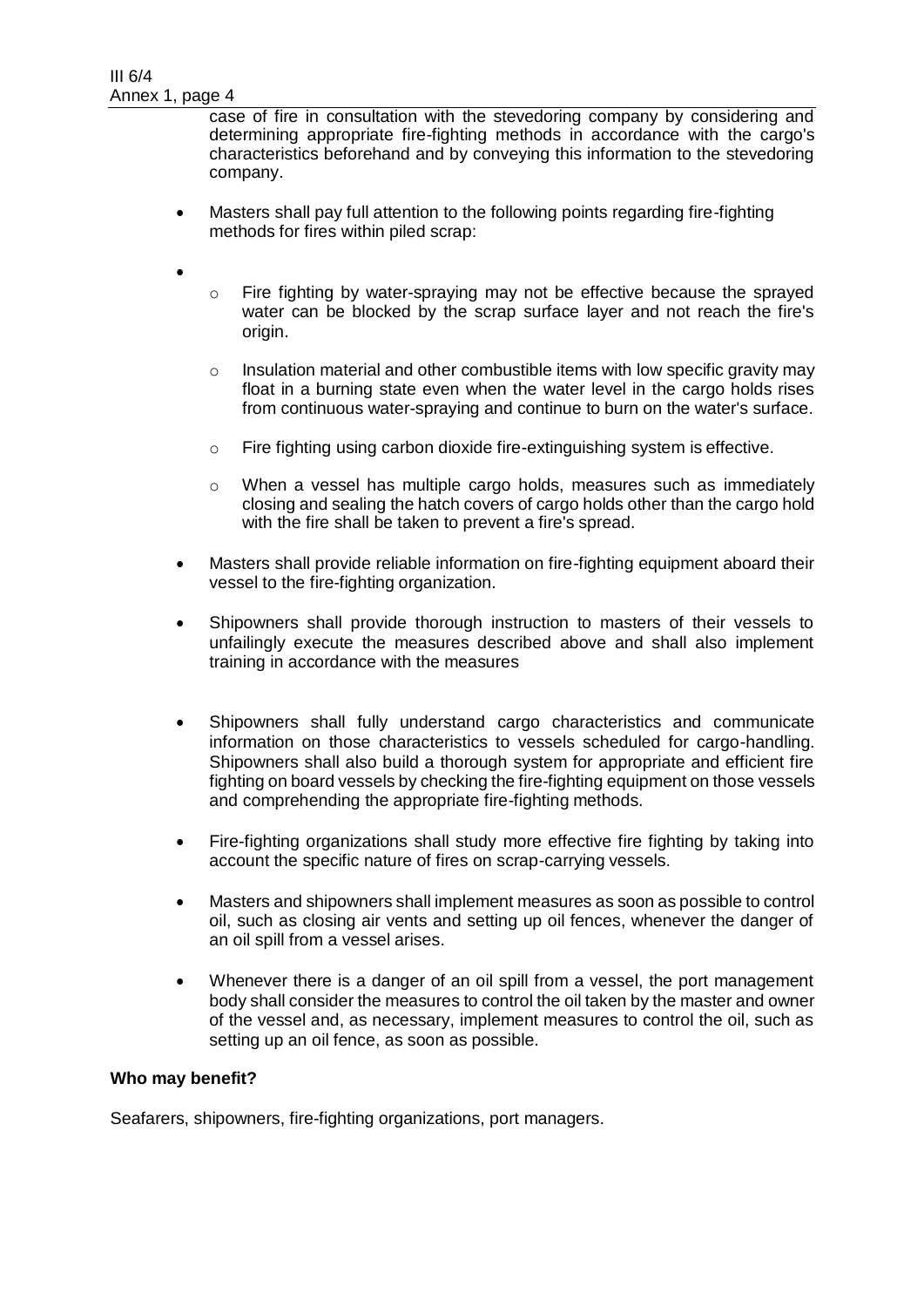## **4 GROUNDING**

### **Very serious marine casualty: Grounding and total loss**

#### **What happened?**

While moored at a berth, the 1,800 GT cargo ship was subjected to wind and waves occurring with the approach of a typhoon. Her mooring ropes broke and she drifted within the port. She subsequently attempted to move out of the port using her engine; however, ship manoeuvring became difficult and she ran aground on wave dissipating blocks of the breakwater on the opposite bank of the berth.

The ship's engine-room and other areas flooded and she became a total loss. However, there were no fatalities or injuries among her crew.

#### **Why did it happen?**

The vessel drifted within the port because her mooring ropes broke and, although she attempted to head out of the port using her engine, she was subsequently subjected to wind and waves, ship manoeuvring became difficult, and she drifted and ran aground on wave dissipating blocks.

She was subjected to wind and waves that expedited the hull's motion, as she was using mooring ropes with reduced strength due to fatigue degradation and age degradation, and consequently the load applied to the mooring ropes exceeded their strength.

Although he added mooring ropes, the master's use of multiple mooring ropes of different diameters together and mooring of the ship with ropes made slack contributed to the breaking of the mooring ropes.

#### **Lessons we can learn**

- For the use of mooring ropes, masters must conduct appropriate maintenance inspections, must not use ropes that have lost strength from degradation, and must not use ropes of different diameters together.
- Regarding the berth mooring method in heavy weather, masters must appropriately add mooring ropes so that load is distributed evenly.
- When heavy weather attributable to a typhoon or other phenomenon is predicted, masters must:
	- o Strive to accurately ascertain and predict weather and sea conditions.
	- o Accurately ascertain port characteristics.
	- $\circ$  Quickly execute necessary heavy-weather countermeasures, including considering evacuation.
- Masters must be wary of becoming overconfident in their own abilities and experience and of easily adopting an optimistic view based on assumptions resulting from habit, even in ports where they have extensive experience entering and leaving.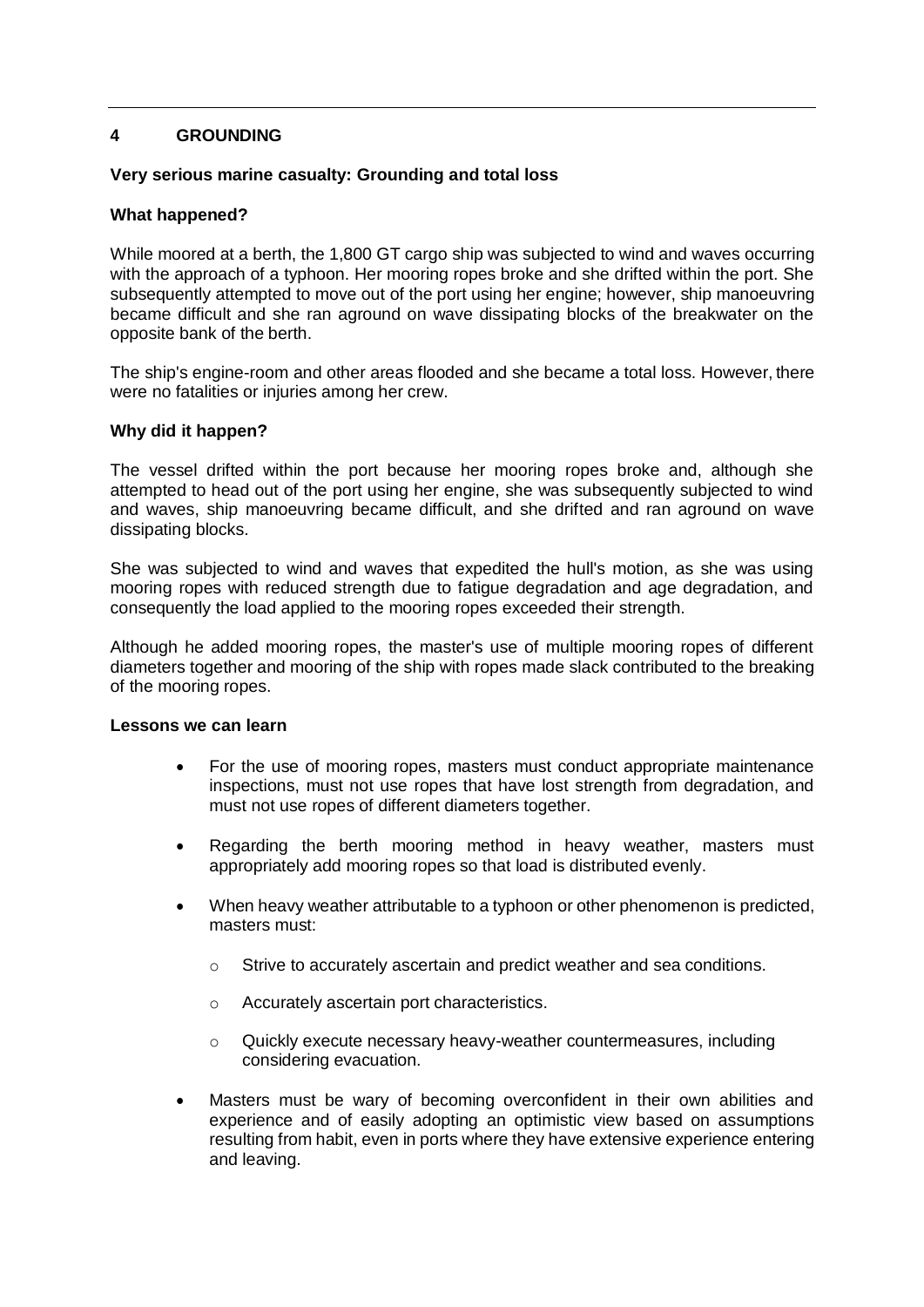- Management companies must fully provide notification concerning the points mentioned above to masters and crew members on the ships they manage, using examples of past accidents that have occurred in the port for illustration.
- Management companies must provide further professional training that addresses the use of inappropriate mooring methods — namely, mooring with slack mooring ropes — and have their masters and crew members act accordingly.

#### **Who may benefit?**

Seafarers, ship managers.

### **5 FLOODING AND FOUNDERING**

### **Very serious marine casualty: Engine-room flooding and foundering**

#### **What happened?**

A 1,200 GT general cargo ship, which was carrying iron slag on a cabotage voyage in good weather conditions, raised a Mayday call through VHF Channel 16, stating that its engine-room was flooding and that the ship gradually sinking. The Master then ordered his crew to launch the rescue boat to abandon the sinking ship. A containership navigating in the vicinity responded to the Mayday call and successfully rescued all 10 crew members from the rescue boat. The 10 crew members were later transferred to a Coast Guard boat.

As a result of the flooding, the general cargo ship sank and was declared a total loss.

There was no oil pollution, crew injury or death arising from the incident.

### **Why did it happen?**

The 1984-built general cargo ship had carried out periodic maintenance and repair of the sea water pipelines (pipe, valve, seal, gasket) in the engine-room during dry-docking.

Hull areas below the waterline were also blasted and painted, and 42 anodes were renewed.

The result of the underwater plate thickness measurement had showed no appreciable diminution in the thickness of the steel plate; hence, no bottom plate steel renewal was made.

However, considering the age of the vessel, it was postulated that corrosion, decay and failure in the sea water pipelines may have been contributory to the flooding.

The Chief Engineer had noted during his shift that the bilge alarm in the engine-room had been activated when it reached the set level, and he had pumped out the bilges. He had also given instructions to the Duty Engineer to check the bilge level at the beginning of each shift.

The Duty Engineer was working in the engine-room workshop when he received the bilge water alarm. He acknowledged the alarm, but he did not immediately investigate the source of the bilge water alarm. Later, when realising that the bilge alarm light had kept blinking, he went down to check the engine-room bilges, joined by the Chief Engineer.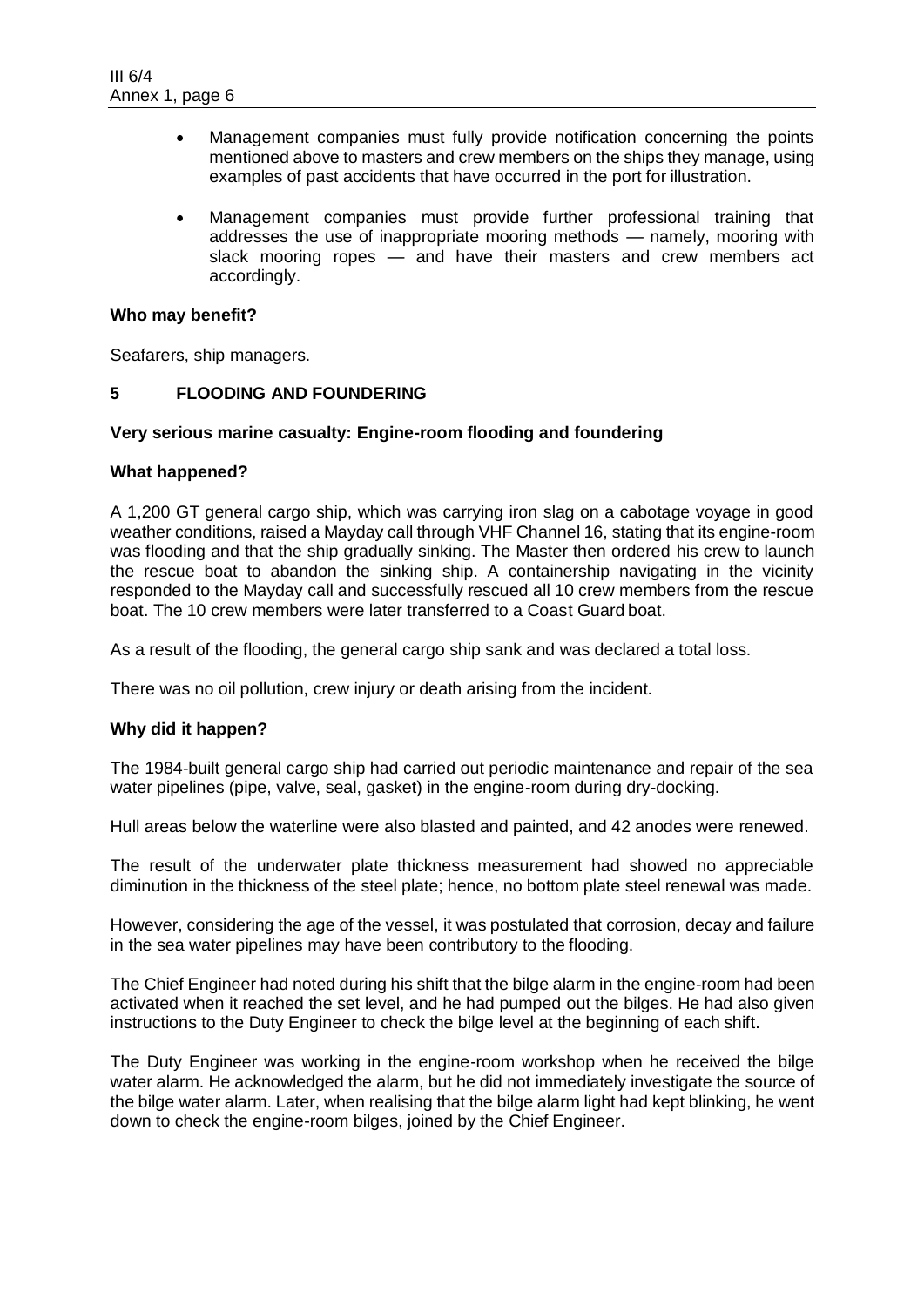They were however not able to identify the source of the flooding, as the water level had risen above the engine floor plate. At this level, it was also impossible to start the bilge pump. To prevent damage, the Chief Engineer stopped the main engine, went up to the bridge, and apprised the Master of the situation in the engine-room.

The Master subsequently raised a Mayday call through VHF Channel 16, and ordered his crew to launch the six-person capacity rescue boat for abandoning the ship. The general alarm was not rung, and he also did not give instructions to his crew to close all water-tight compartments before abandoning the ship.

The rescue boat was launched, and all 10 crew were mustered and they boarded the sixperson capacity rescue boat. One crew member abandoned the ship without wearing his life jacket.

### **What can we learn?**

- Pay particular attention to mechanical, structural or material failure due to the ship's age. Particular attention should be given to the seawater pipelines in older ships due to the higher probability of developing corrosion, decay and failure which could contribute to flooding.
- Keep effective engine-room watch and control. The Duty Engineer should not be distracted from performing his main engine watchkeeping duty. When he first received the alarm, the Duty Engineer was in the engine-room workshop. Immediate and prompt action at the first instance in identifying the source of the flooding would have provided sufficient time for mitigation actions to be taken.
- The importance of conducting regular and periodic training and drills. Had regular and periodic training and drills been done on board, the Master would have rung the general alarm and would have given instruction to close the water-tight compartments. The Master would also have ordered the launching of the 16 person life raft instead of the six-person rescue boat for the 10 crew members to abandon ship. The crew too would have been drilled to close the water-tight compartments, and to assemble at the Muster Point with their life jackets appropriately worn. Ringing the general alarm would also have made the crew more aware of the situation and the closing of the water-tight compartments would have slowed down the rate of sinking.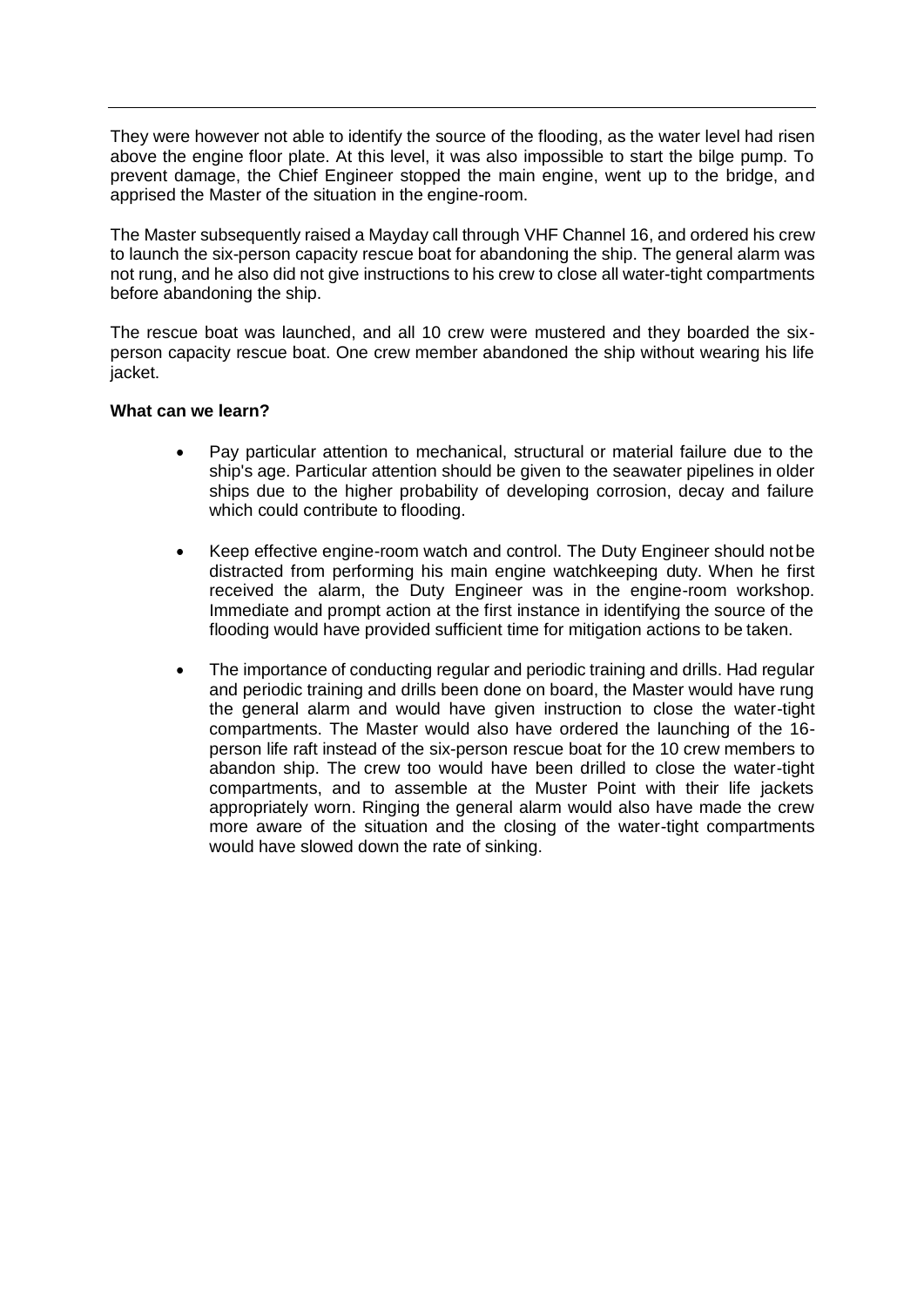

## **Who may benefit?**

Seafarers, shipowners and operators, flag Administrators.

### **6 CAPSIZE AND SINKING**

### **Very serious marine casualty: Capsize and sinking with loss of lives**

### **What happened?**

A cement carrier, loaded with about 2,100 tonnes of cement in bulk, departed with the intention to take the ship north around Scotland through the Pentland Firth.



As the ship crossed the North Sea, the weather deteriorated significantly, reducing the ship's speed and delaying its anticipated time of arrival.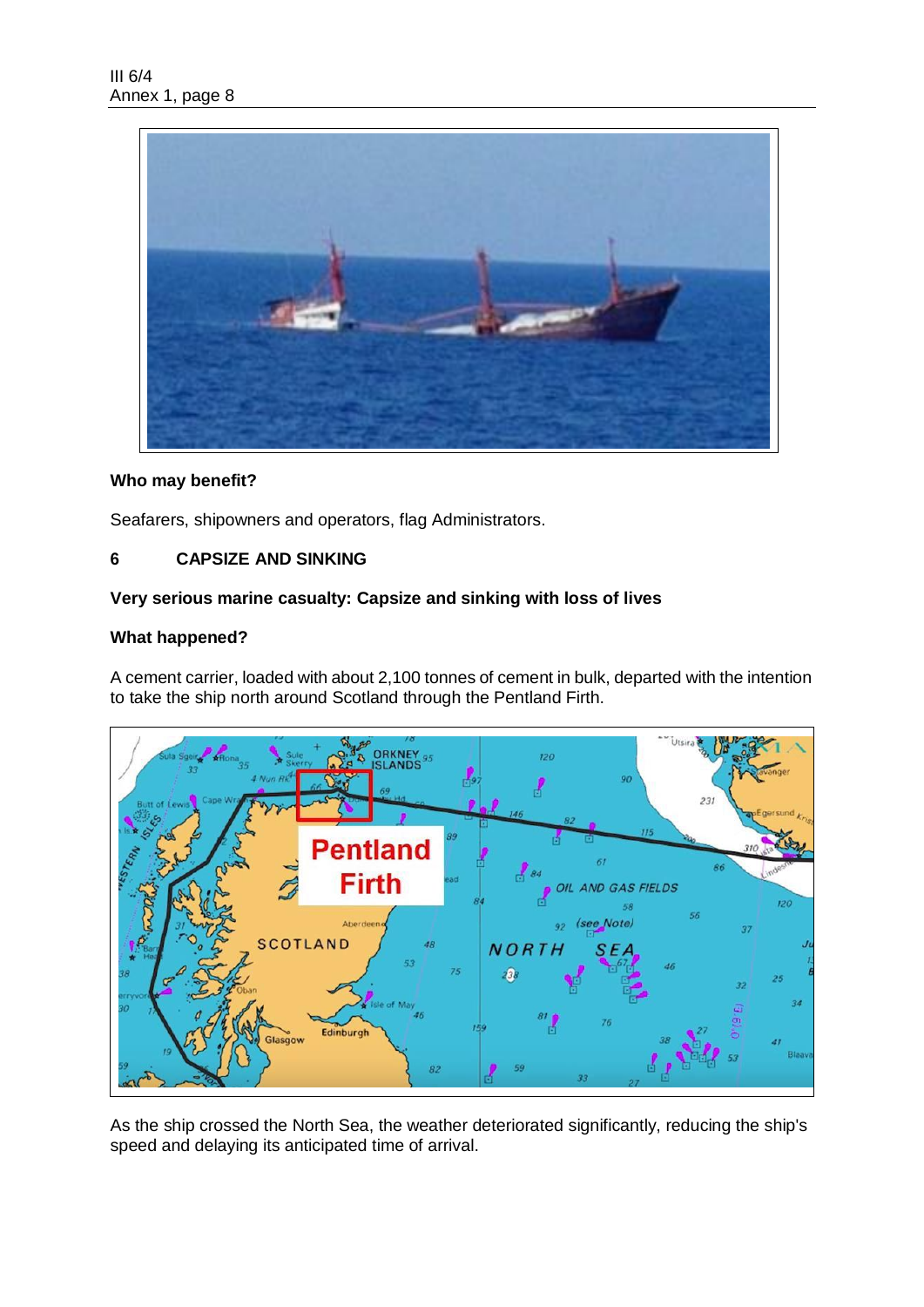Once inside the Pentland Firth, a crossing ferry sighted the cement carrier upright, making slow headway and pitching heavily into the large waves.

The fully laden cement carrier capsized in extremely violent sea conditions while transiting the Pentland Firth. The rapid nature of the capsize had denied the crew any opportunity to raise a distress call or to abandon the ship in a controlled manner.

Twenty-five hours later, a roll-on roll-off passenger ferry sighted its upturned hull and raised the alarm.

An extensive search followed but regrettably none of the eight crew was found, presumably all had perished.

#### **Why did it happen?**

- Although there is insufficient evidence to determine the cement carrier's exact stability condition at the time of the capsize, there were shortcomings in its stability management. The ship was found to have been loaded improperly, not in accordance with procedures for loading cement cargoes, potentially increasing its vulnerability to capsize.
- The investigation found that the ship capsized when it encountered violent storm conditions created by a strong tidal stream and opposing gale force winds. This combination of factors created treacherous sea conditions that were impassable to small vessels. The ship had slowed down to reduce the effect of pitching and pounding in the heavy seas, but this had led to the loss of steerage control and probable capsize to port.
- The capsize itself was likely exacerbated by a shift in the cement cargo when the ship heeled beyond 30°.
- Such extremely violent storm conditions were predictable and are commonly experienced. The onboard decision to enter the Pentland Firth was a result of insufficient passage planning and underestimation of the sea conditions.
- The master's decision to transit the Pentland Firth at that time was probably influenced by actual or perceived commercial pressures and his personal determination to succeed.
- The cement carrier was put to sea with significant shipboard safety deficiencies relating to its rescue boat launching arrangements and bilge pumping system in the void spaces beneath the cement cargo holds.
- The rapid nature of the capsize denied the crew the opportunity to broadcast a distress message or the chance of a controlled abandonment. The emergency position indicating radio beacon (EPIRB) was probably released from its housing but then became trapped in the upturned hull and therefore did not float free to the surface or transmit.

#### **What can we learn?**

 Six hours on/six hours off watchkeeping routine in short coastal trading cargo vessels can generate high levels of fatigue. Additional problems will almost certainly increase the hours of work and disrupt normal working routines.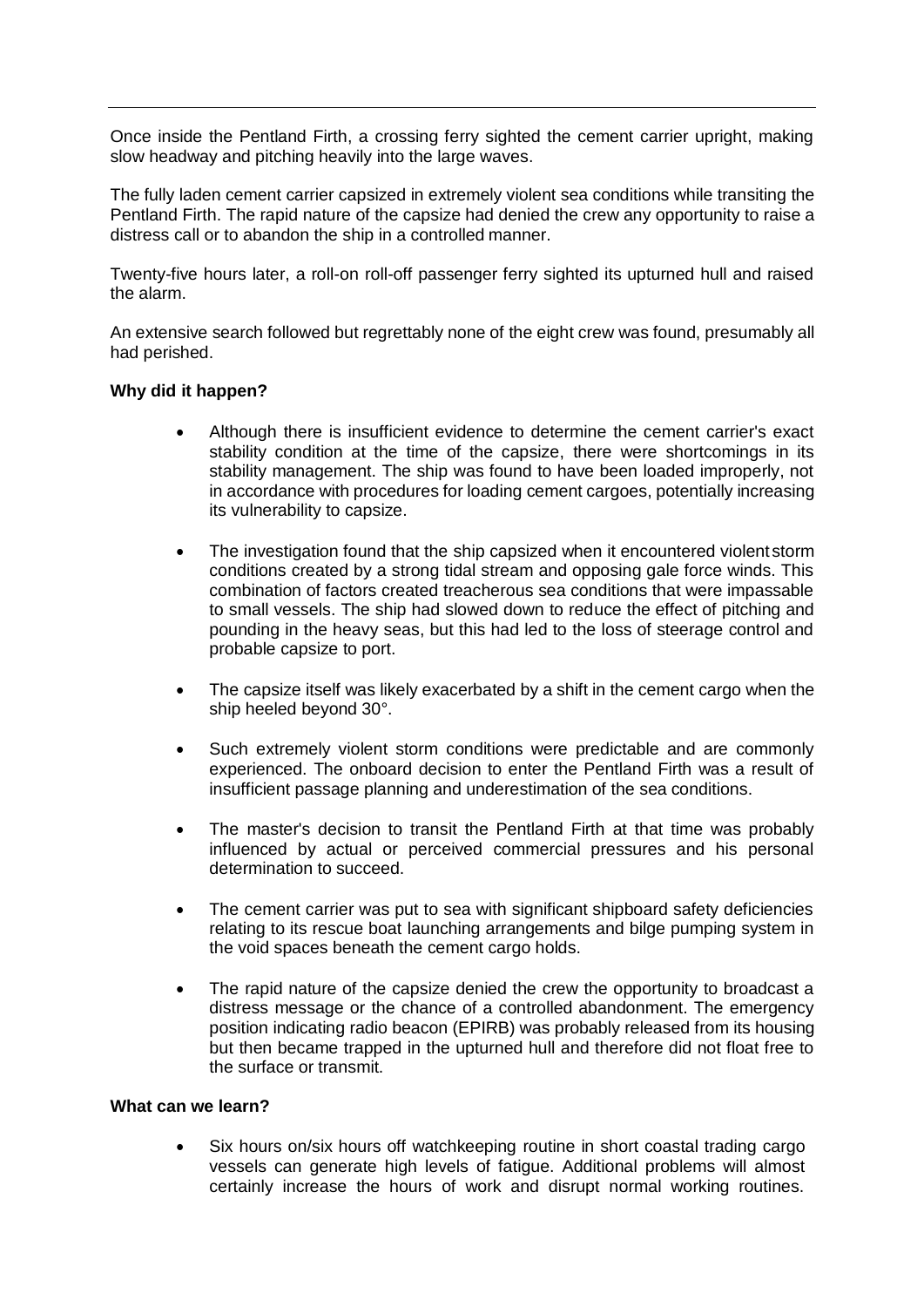Deteriorating sea conditions will adversely affect the quality of sleep. Thus, there was a significant risk of crew suffering the effects of fatigue, affecting the outcome of decisions.

- Six of the eight crew members were serving on board the ship on their first contract. As a result, the crew had limited collective experience, and this would have increased the master's operational burden and reduced the level of support available to him, and made it more difficult for the crew on their first contracts to challenge the master's decisions regarding the operational conduct of the vessel.
- The investigation has identified that industry and commercial pressures at all levels of management and oversight of this ship had an impact on the ship's operations. These factors would inevitably have had an effect on the master's decision-making and on his willingness to accept higher levels of risk to achieve his goals.
- Owners and masters have the pivotal role of embedding and promoting a strong safety culture among their crews. If they do not take a positive approach to safety management, then it is likely their crew will adopt similar attitudes, and a poor safety culture will result. Learning lessons from less serious marine incidents or near misses can significantly improve safety awareness and help promote safety culture.
- Passage planning requires that all hazards are taken into account and avoided; the extraordinarily violent and fatal sea conditions were predictable, welldocumented in nautical publications, and could have been avoided.

### **Who may benefit?**

Seafarers, shipowners and operators, flag Administrators.

**7 Fire**

### **Very serious casualty: Engine-room fire resulting in one fatality**

#### **What happened?**

A suction dredger was dredging for a cargo of sand approximately 12 miles off the coast when a fire occurred in the engine-room. The watchkeeping engineer, who was the sole occupant in the engine-room, was using an angle grinder to attempt to repair a leak in a low-pressure fuel return line on the main engine fuel system while the engine was running. The fire started when high-energy sparks from the angle grinder ignited the atomised fuel from the leak and the diesel-soaked overalls he was wearing.

The engineer managed to escape the engine-room and was evacuated by helicopter to a hospital, where he later died because of serious burn injuries.

The intensity of heat and smoke prevented the crew from making a direct attack on the fire, so they activated the fixed  $CO<sub>2</sub>$  fixed fire-fighting system in the engine-room and provided boundary cooling, which was successful in extinguishing the fire.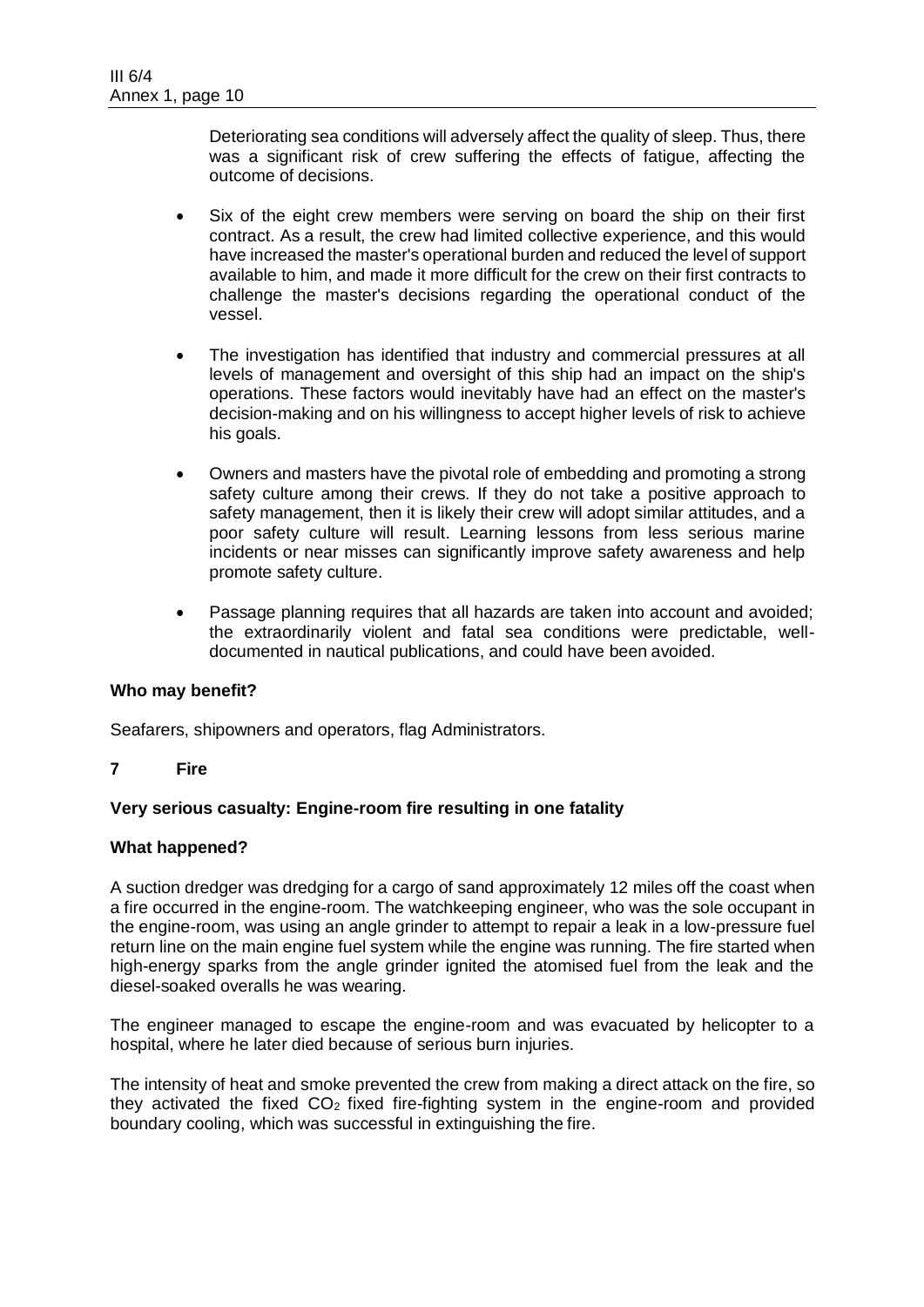### **Why did it happen?**

- The brackets securing the low-pressure fuel lines had loosened in service due to corrosion and vibration, allowing fretting to occur and a hole to develop in a fuel line.
- The flag regulator had not promulgated the IMO circular, which recommends 6 monthly inspections of low-pressure fuel lines. The operator's planned maintenance system did not require inspection of low-pressure fuel lines, nor had the generally poor condition of the low-pressure fuel system been detected through the Classification Society surveys.
- The use of an angle grinder was not included in the operator's list of hotwork activity, and consequently a work permit was not routinely issued for any time a portable grinder was used.
- The presence of atomised fuel coupled with the wicking effect of the engineer's diesel-saturated coveralls resulted in an extremely flammable garment susceptible to ignition by sparks from the angle grinder.
- Although the severity of the engineer's injuries was such that any action taken by the crew was unlikely to have saved his life, the crew's actions were not consistent with best medical advice.

## **What can we learn?**

- It is important that surveyors, ship operators and ships' crew routinely inspect low-pressure fuel systems in accordance with IMO guidance to ensure that the systems remain fit for purpose at all times.
- The high-energy sparks generated by abrasive wheels during grinding and cutting operations (including portable angle grinders) contain sufficient energy to ignite flammable substances, and this should therefore be recognized and treated as hot work activities.
- Working alone in hazardous workspaces should ideally be avoided, but at least be managed by an effective communication system that ensures the safety of the worker.
- Coveralls worn in engine-rooms or any area where there is a risk of fire should be made from fabric of low flammability, but regardless of the fabric used, this does not provide assurance against ignition and flamespread, particularly when contaminated by flammable substances.
- It is important that injured persons be treated by persons trained to the appropriate medical standards and that the best medical advice is followed.
- At the same time as managing the risk of hypothermia, it is important that cooling of extensive burns be undertaken without delay, particularly within the first 30 minutes.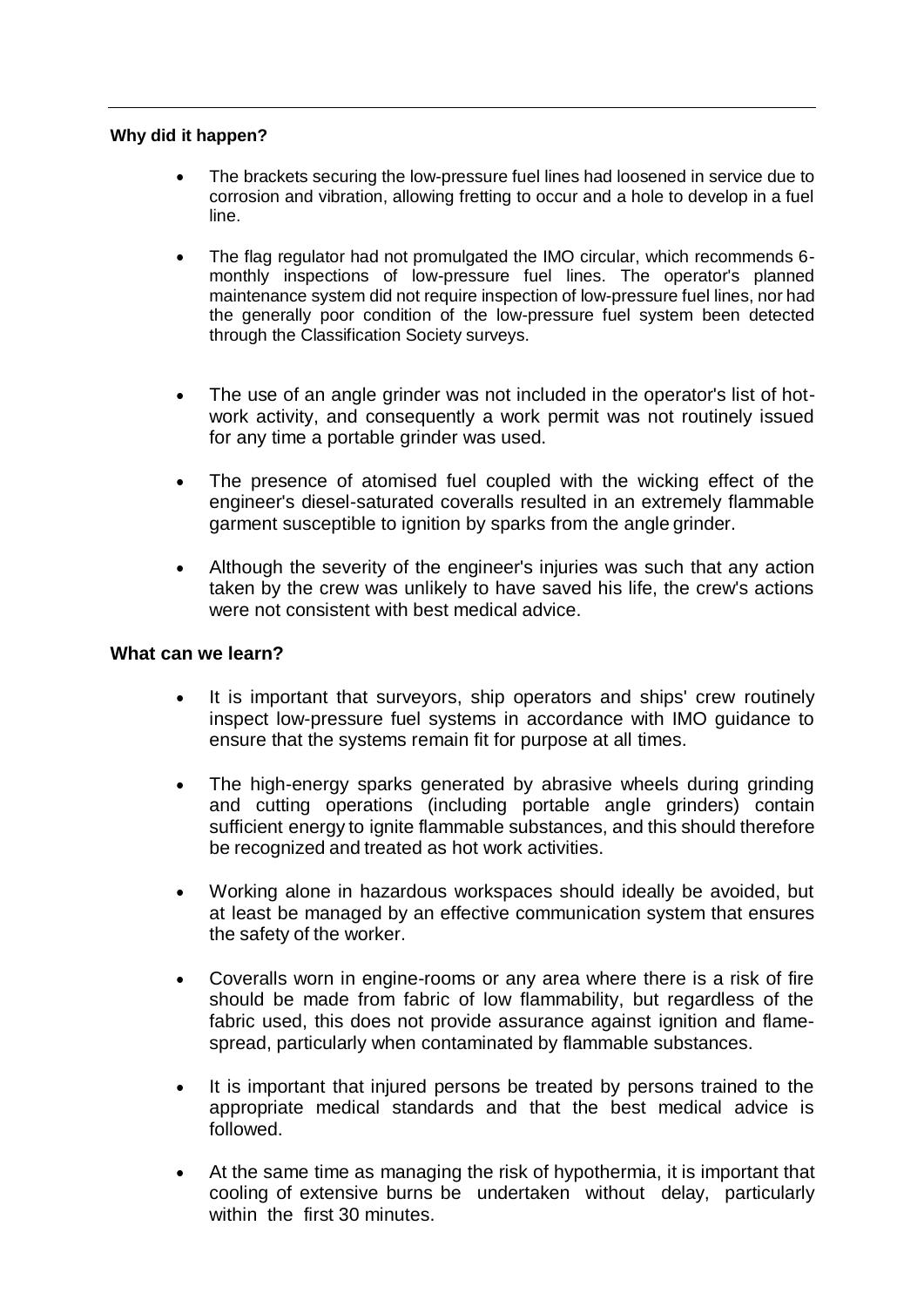- Any response to a fire or other emergency must be fully coordinated in accordance with good industry practice and shipboard procedures.
- Once a fixed CO2 fire-extinguishing system has been activated, the room in which the plant is located should not be entered without first checking that the atmosphere inside the room is safe.

# **Who may benefit?**

Seafarers, shipping owners and operators, surveyors, flag Administrations.

# **8 Fall overboard**

# **Very serious casualty: Crew member dies when falling overboard onto**

# **bunker barge What happened?**

A containership was exchanging containers in a sheltered port. A bunker barge was moored alongside the ship transferring about 700 metric tonnes of fuel oil on board the ship via a six-inch-diameter bunker hose. The bunker hose had been lifted on board using the ship's stores crane and connected to the ship's bunker manifold. The weather was fine with light winds. The ship was stable at the berth and the deck in the area of the bunker manifold was dry and free from contaminants.

The bunker hose passed through a section of the ships rail where the top bar of the rail could be removed, allowing the bunker hose to rest on a round bar to prevent chaffing and kinking. During bunkering, the hose was further supported from above by a strop connected to the ship's stores crane.

Once bunkering was complete, an engine-room wiper and a fitter were tasked with disconnecting the bunker hose from the bunker manifold. The wiper and the fitter together removed seven of the eight bolts securing the bunker hose flange to the ship's manifold. The fitter then grabbed the bunker hose under his right arm while the wiper removed the last bolt. As soon as the flange disengaged from the last bolt, the hose swung outboard pulling the fitter towards the ship's rail, whereupon he lost his balance and toppled through the opening where the bunker hose had passed through the rail. The fitter fell several meters to the deck of the bunker barge below, and was fatally injured.

# **Why did it happen?**

The head of the ship's stores crane, from which the bunker hose was suspended, was positioned out towards the ship's rail instead of directly above the bunker manifold, which resulted in the bunker hose swinging out towards the ship's rail once it had been disconnected.

# **What can we learn?**

 It is important when working with suspended loads to remain vigilant to the factors that will cause the load to shift.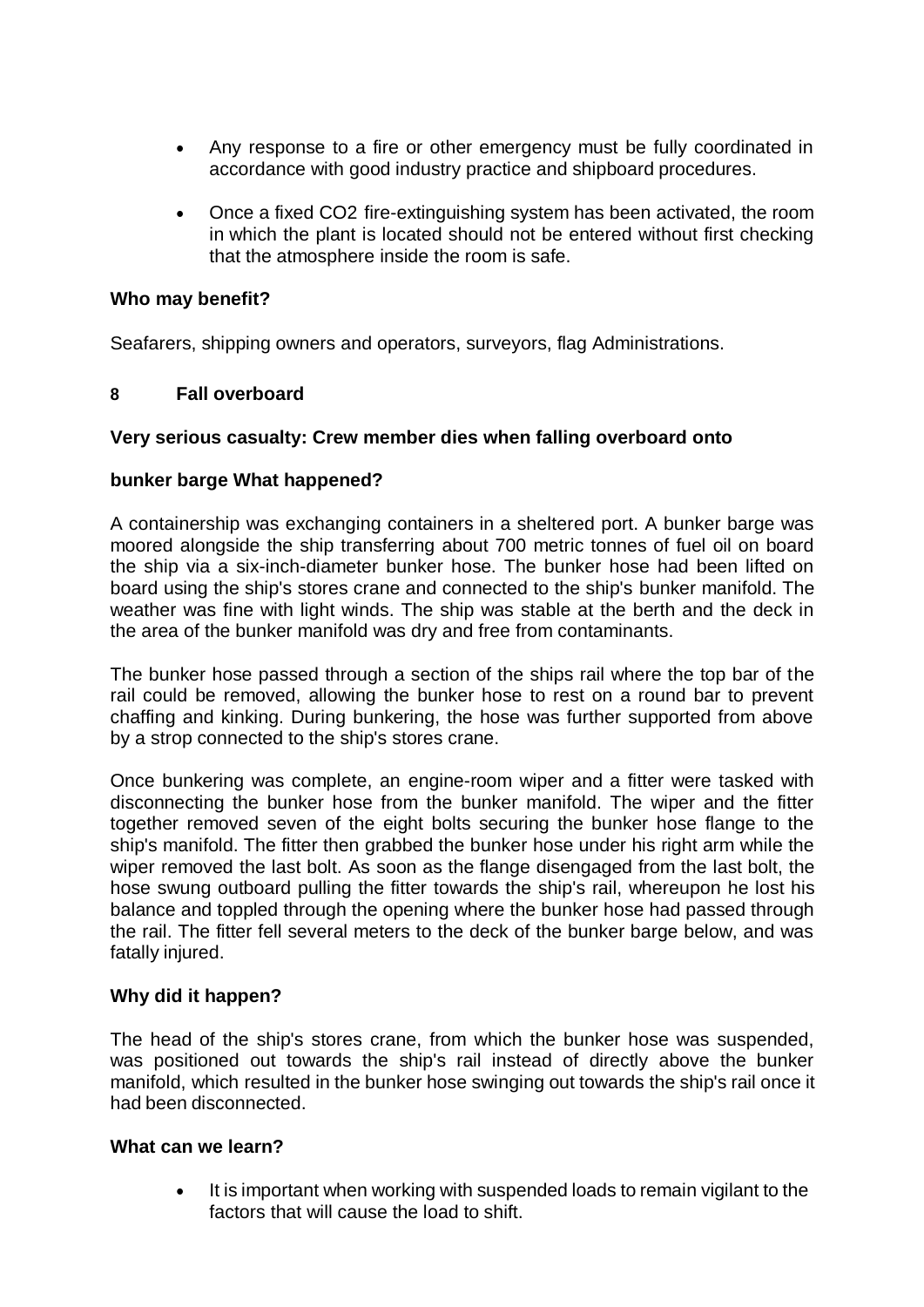A safety line is an effective way of controlling suspended loads that may be liable to shifting unexpectedly.

### **Who may benefit?**

Seafarers.

## **9 Foundering**

### **Very serious marine casualty: Foundering due to hull-to hull interaction**

### **What happened?**

An 11 m work boat was acting as the lines boat assisting the berthing of a 68 m, 1,000 GT motor tanker. With the ship underway, the work boat was manoeuvred close in to the ship's bow in order to retrieve a mooring line. In this position, the hull-to-hull interaction forces caused the work boat to turn across in front of the ship's bow. The resulting collision capsized the work boat. Both occupants made it safely clear and suffered only minor injuries.

### **Why did it happen?**

The work boat was manoeuvred in very close to the moving ship to aid the retrieval of the mooring line. In this position, close to the ship's hull, the coxswain of the work boat underestimated the interaction forces acting between the two vessels.

#### **What can we learn?**

- Interaction forces between two moving vessels can be sufficiently large to seriously affect the manoeuvrability of either or both vessels. This is particularly important for small vessels when manoeuvring close to a larger vessel, as the forces can quickly cause a dangerous situation to arise.
- Masters and coxswains of all vessels, including port service vessels and work boats, should be fully aware of and trained in the dangers associated with hullto-hull interaction.

### **Who may benefit?**

All vessel crew members including port service providers.

### **10 Fatality**

### **Very serious marine casualty: Crew member falling overboard onto wharf below**

### **What happened?**

On a 123 m long, 5,300 GT chemical/oil tanker, an able seaman was fatally injured while throwing rubbish from the ship's second deck into a rubbish container on the wharf 8 m below. The able seaman was in the area reserved for life-raft stowage and launching, protected only by two chains strung across the opening in the handrails. He lost his balance, and as the chains were insufficient to restrain him, he fell over the side onto the wharf below.

### **Why did it happen?**

The risks associated with the task had not been sufficiently well assessed and preventative